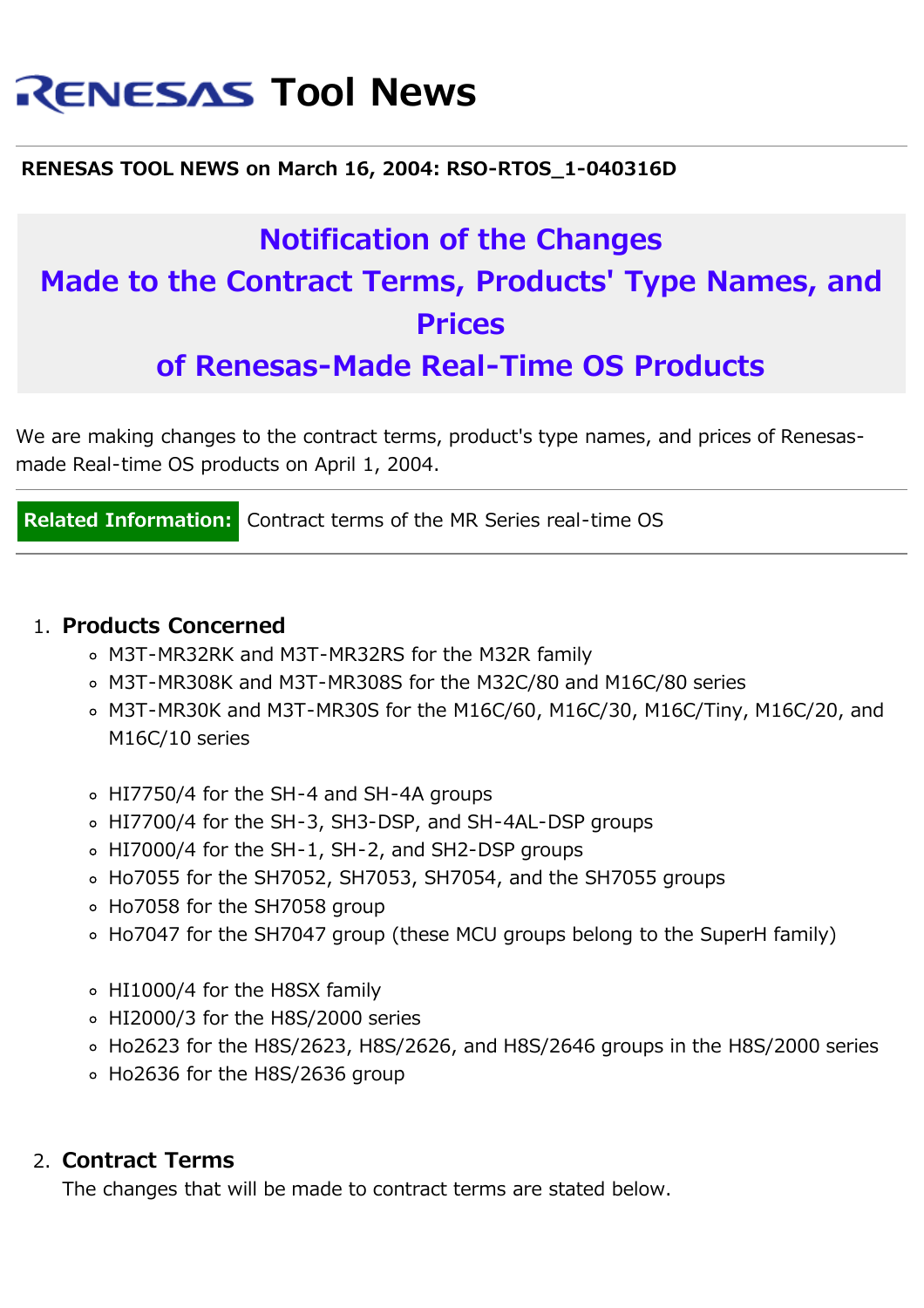2.1 License for Evaluation (Development Kit)

This type of license allows you to install a real-time OS product to the specified number of host computers in order to manufacture prototypes. Though the number of prototypes manufactured on which a real-time OS is embedded is unlimited, the purpose of using the license is limited to fabricate prototypes only.

You can select any of the following three types of license according to the number of host computers in which a real-time OS is installed:

- (1) A real-time OS can be installed only to one computer.
- (2) A real-time OS can be installed up to 5 computers.
- (3) A real-time OS can be installed up to 10 computers.

#### NOTICE:

Every real-time OS product concerned will be available in a shrink-wrapped form, and upon unwrapping it, you will be interpreted to enter the contract with us. (The contracts of licenses for evaluation of the MR series' real-time OSes have already been made this way.)

2.2 Mass-Production License

This type of license allows you to sell your products on which a real-time OS is embedded as well as to manufacture prototypes. (You need not purchase a license for evaluation independently.)

You can select any of the following three types of license according to the number of productions of product model(s) in which a real-time OS is embedded with the source code disclosed or not disclosed (under the current contract only type (3) below available):

- (1) A real-time OS can be embedded up to a total of 1,000 productions of product model(s) with the source code not disclosed.
- (2) A real-time OS can be embedded up to unlimited productions of product model(s) with the source code not disclosed.
- (3) A real-time OS can be embedded up to unlimited productions of product model(s) with the source code disclosed.

Signatories to the mass-production contract:

It is necessary that the three companies, the customer, Renesas Sales Corp., and Renesas Technology corp., or these three plus a distributor of ours enter the contract before the customer purchases any of the real-time OS products concerned.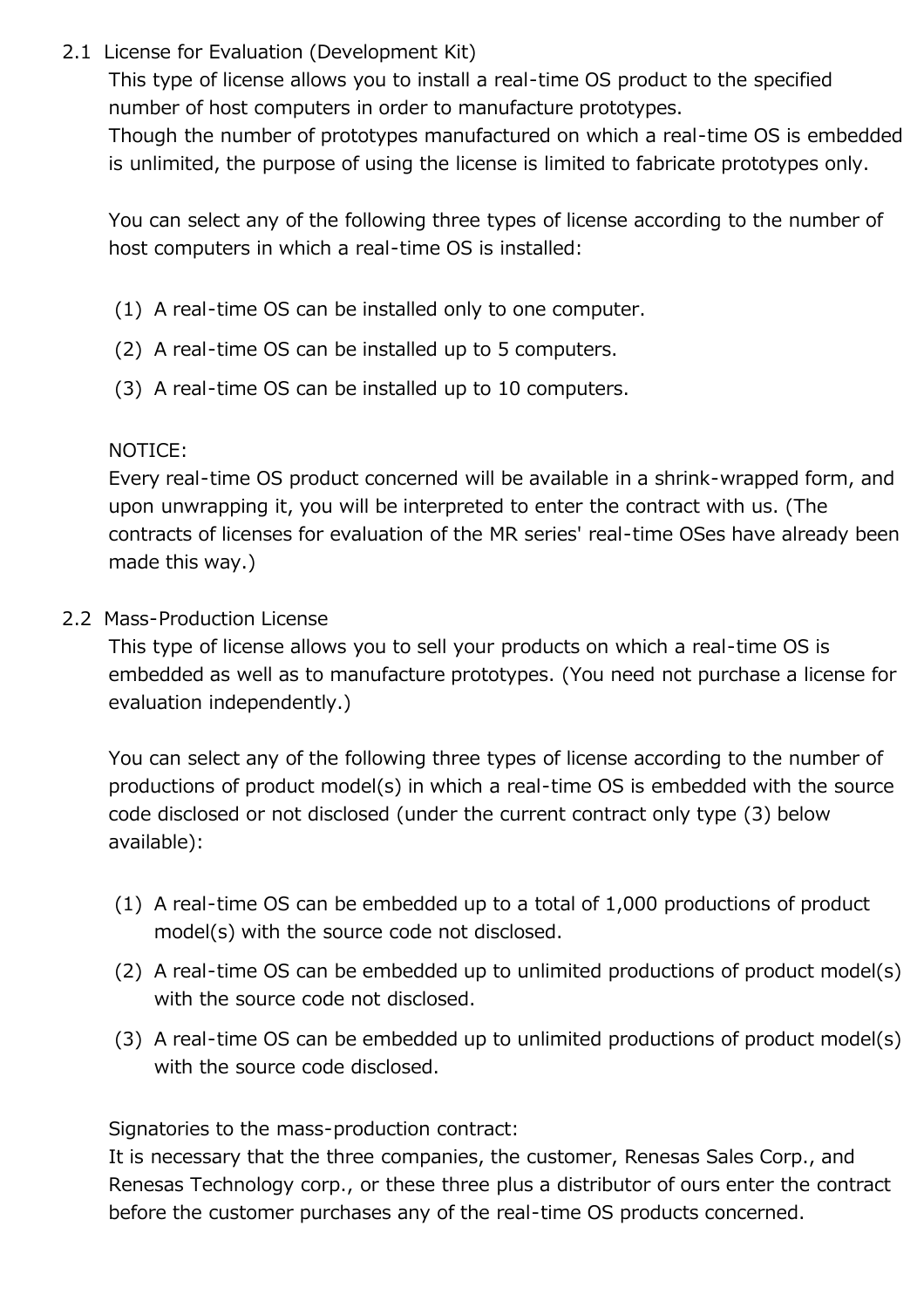### 3. **Type Names at Ordering**

The formats of type names at ordering are shown in the tables in sections 3.1 through 3.3, where letters 'c' and 'w' shall be interpreted as follows:

Letter c denotes the OS of the host computer that uses our products. It shall be replaced with either of the following letters:

- L: Turbolinux 7 Workstation (J version only) used.
- W: Windows XP, Windows Me, Windows 98, Windows 2000, or Windows NT 4.0 used.

Letter w denotes the type of license. It shall be replaced with any of the following numerals or letters:

- 1: License for evaluation; a real-time OS can be installed only to one host computer.
- 5: License for evaluation; a real-time OS can be installed up to 5 host computers.
- A: License for evaluation; a real-time OS can be installed up to 10 host computers.
- K: Mass-production license; a real-time OS can be embedded up to a total of 1,000 productions of product model(s) with the source code not disclosed.
- U: Mass-production license; a real-time OS can be embedded up to unlimited productions of product model(s) with the source code not disclosed.
- Z: Mass-production license; a real-time OS can be embedded up to unlimited productions of product model(s) with the source code disclosed.
- Example 1. Mass-production license up to a total of 1,000 productions for the M32R family running on Windows PC Type name in Table 3.1: R0R32100TRc01wE Actual type name: R0R32100TRW01KE
- Example 2. Mass-production license up to unlimited productions with the source code not disclosed for the H8S/2623 group running on Windows PC Type name in Table 3.3: R0R42623SKW01w Actual type name: R0R42623SKW01U
- 3.1 New Type Names of MR Series Real-Time OSes Based on µITRON Specification

| <b>Product</b> | <b>Type Name</b> | <b>MCUs Supported</b> | Remarks |
|----------------|------------------|-----------------------|---------|
|                |                  |                       |         |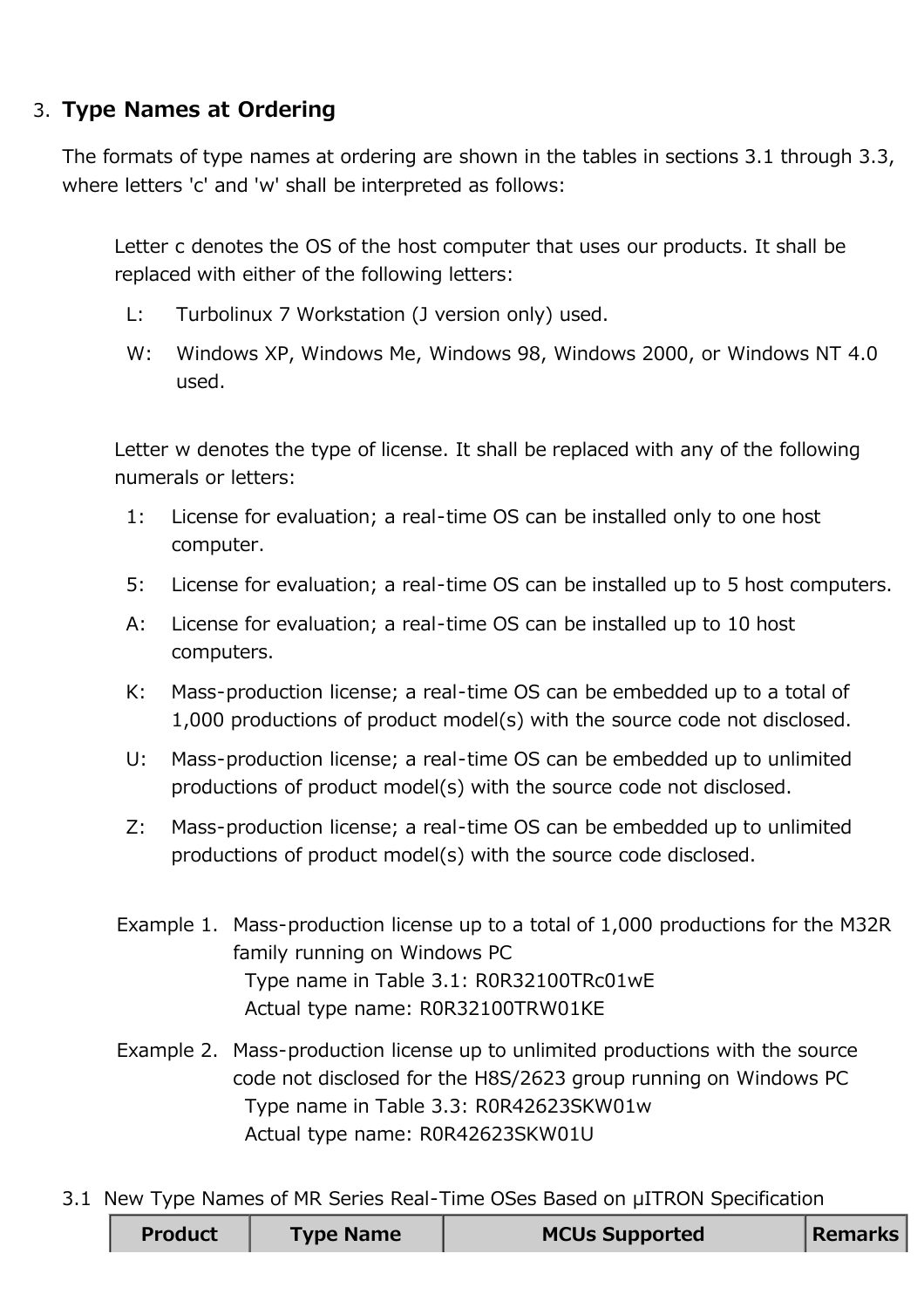| <b>Type</b>       |                 |                                             |        |
|-------------------|-----------------|---------------------------------------------|--------|
| M3T-MR32RK        | R0R32100TRc01wE | M32R family                                 | Note 1 |
| M3T-MR32RS        |                 |                                             | Note 2 |
| M3T-MR308K        | R0R30800TRc01wE | M32C/80 and M16C/80 series                  | Note 1 |
| <b>M3T-MR308S</b> |                 |                                             | Note 2 |
| M3T-MR30K         | R0R30600TRc01wE | M16C/60, /30, /Tiny, /20, and /10<br>series | Note 1 |
| M3T-MR30S         |                 |                                             | Note 2 |

Notes:

- 1. License for evaluation
- 2. Mass-production license
- 3.2 New Type Names of HI Series Real-Time OSes Based on µITRON Specification

| <b>Product Type</b> | <b>Type Name</b> | <b>MCUs Supported</b>        | <b>Remarks</b> |
|---------------------|------------------|------------------------------|----------------|
| HI7750/4            | R0R40775TRW01w   | SH-4 and SH-4A               |                |
|                     | R0R40775TXW01w   |                              | Note 3         |
| HI7700/4            | R0R40770TRW01w   | SH-3, SH3-DSP, and SH4AL-DSP |                |
|                     | R0R40770TXW01w   |                              | Note 3         |
| HI7000/4            | R0R40700TRW01w   | SH-1, SH-2, and SH2-DSP      |                |
|                     | R0R40700TXW01w   |                              | Note 3         |
| HI1000/4            | R0R41600TRW01w   | H8SX                         |                |
|                     | R0R41600TXW01w   |                              | Note 3         |
| HI2000/3            | R0R40200TRW01w   | H <sub>8</sub> S             |                |
|                     | R0R40200TXW01w   |                              | Note 3         |

Note 3: For OEM use of overseas sales companies

3.3 New Type Names of Ho Series Real-Time OSes Based on OSEK/VDX Specification

| <b>Product</b><br><b>Type</b> | <b>Type Name</b> | <b>MCUs Supported</b>                |                      | <b>Remarks   Remarks  </b> |
|-------------------------------|------------------|--------------------------------------|----------------------|----------------------------|
|                               | R0R47055SKW02w   |                                      | OS and<br><b>COM</b> |                            |
|                               | R0R47055SXW02w   |                                      |                      | Note 3                     |
| Ho7055                        | R0R47055RKW02w   | SH7052, SH7053, SH7054<br>and SH7055 | OS only              |                            |
|                               | R0R47055RXW02w   |                                      |                      | Note 3                     |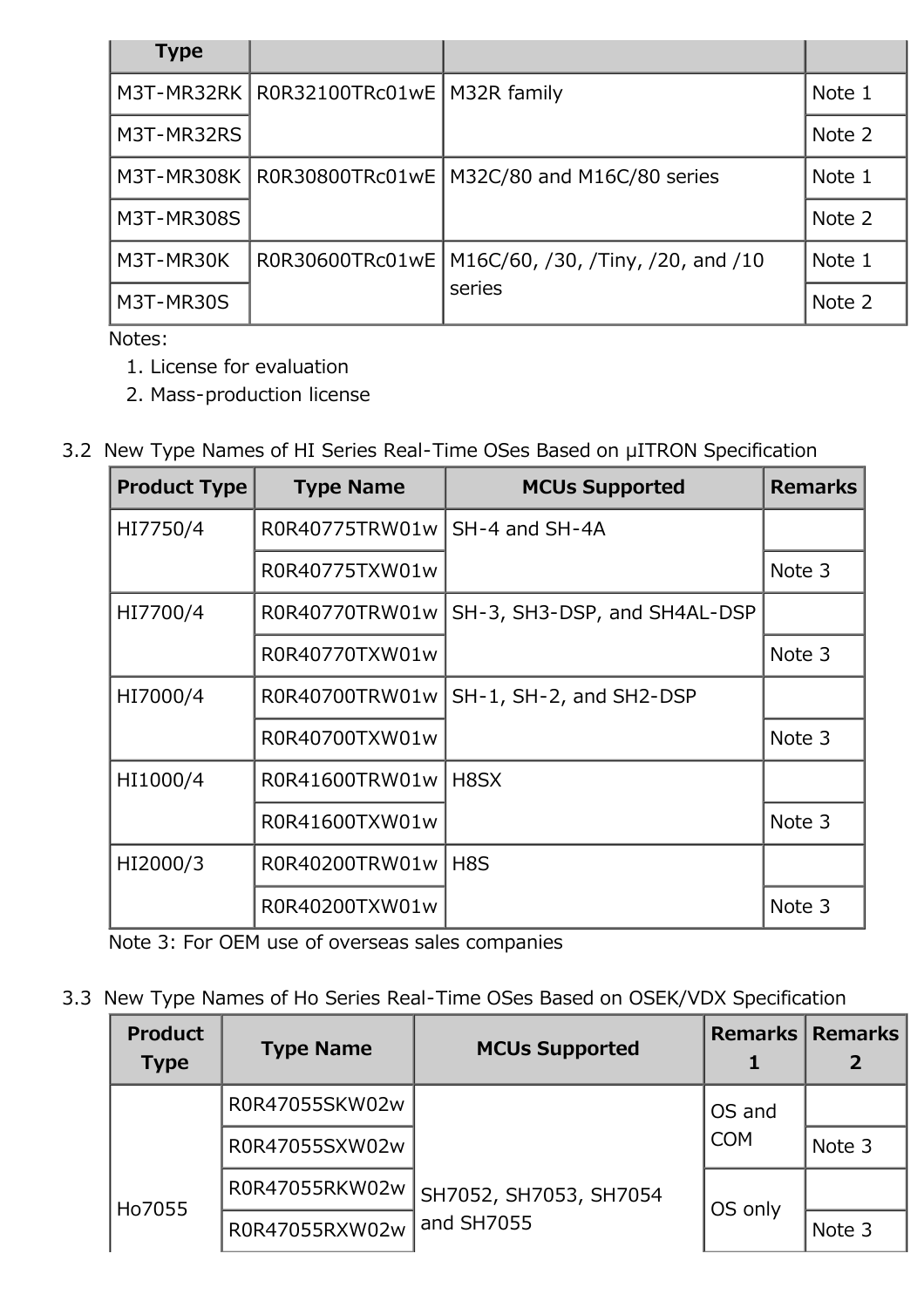|        | R0R47055CKW02w |                                           |                      |        |
|--------|----------------|-------------------------------------------|----------------------|--------|
|        | R0R47055CXW02w |                                           | COM only             | Note 3 |
| Ho7058 | R0R47058SKW01w |                                           | OS and<br><b>COM</b> |        |
|        | R0R47058SXW01w | SH7058                                    |                      | Note 3 |
|        | R0R47058RKW01w |                                           | OS only              |        |
|        | R0R47058RXW01w |                                           |                      | Note 3 |
|        | R0R47058CKW01w |                                           | COM only             |        |
|        | R0R47058CXW01w |                                           |                      | Note 3 |
| Ho7047 | R0R47047SKW01w |                                           | OS and<br><b>COM</b> |        |
|        | R0R47047SXW01w | SH7047                                    |                      | Note 3 |
|        | R0R47047RKW01w |                                           | OS only              |        |
|        | R0R47047RXW01w |                                           |                      | Note 3 |
|        | R0R47047CKW01w |                                           |                      |        |
|        | R0R47047CXW01w |                                           | COM only             | Note 3 |
| Ho2623 | R0R42623SKW01w | H8S/2623, H8S/2626 and<br>H8S/2646 groups | OS and<br><b>COM</b> |        |
|        | R0R42623RKW01w |                                           | OS only              |        |
|        | R0R42623CKW01w |                                           | COM only             |        |
| Ho2636 | R0R42636SKW01w | H8S/2636 group                            | OS and<br><b>COM</b> |        |
|        | R0R42636RKW01w |                                           | OS only              |        |
|        | R0R42636CKW01w |                                           | COM only             |        |

Note 3: For OEM use of overseas sales companies

### 4. **Prices and Ordering**

For prices of the above products, contact your local Renesas Technology sales office or distributor.

If you place an order, supply to them the information of product type, type name, language, and host system; or of contract type.

NOTICE: If you have already placed or are going to place the order for any of our